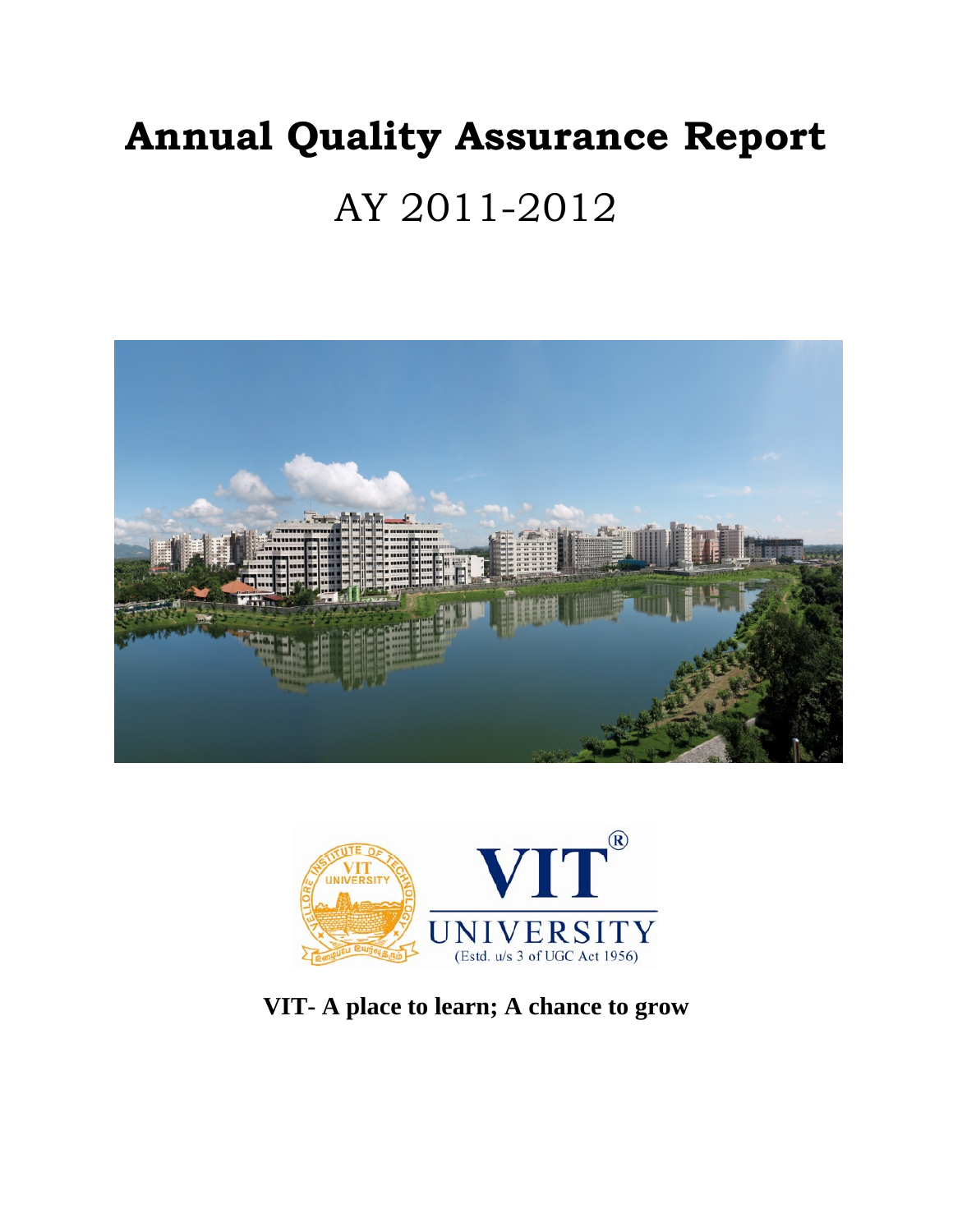## **Annual Quality Assurance Report**

Submitted

to

## **National Assessment and Accreditation Council**



**AY 2011-2012**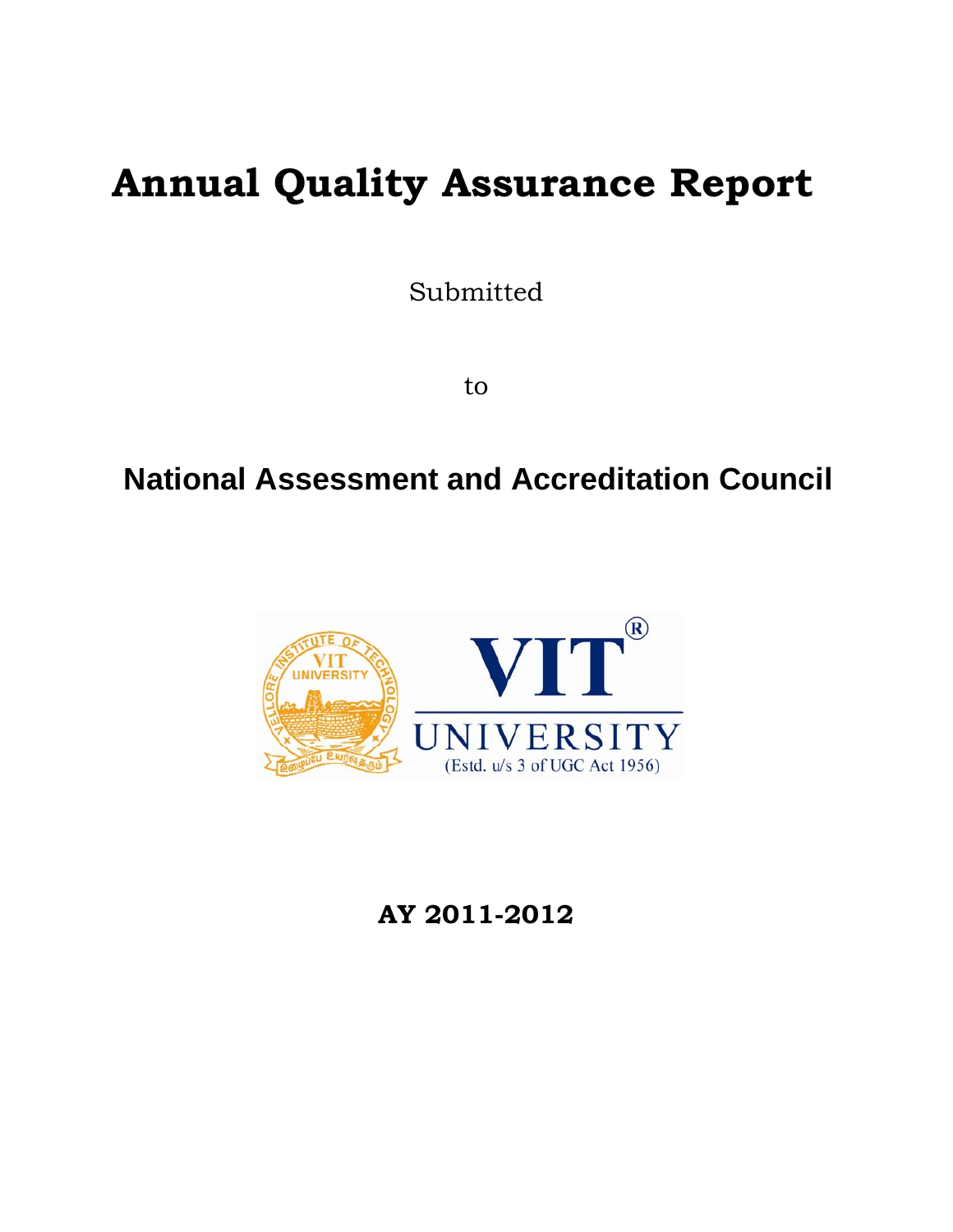## **1. Kindly provide the details of the institution**

| Name of Institution      |                 | : VIT University           |
|--------------------------|-----------------|----------------------------|
| Year of Establishment of | the Institution | : 12.11.1984               |
| Address Line 1           |                 | : Katpadi – Tiruvalam Road |
| Address Line 2           |                 |                            |
| City/Town                |                 | : Vellore                  |
| <b>State</b>             |                 | : Tamilnadu                |
| Postal Code              |                 | :632014                    |
| <b>Email Address</b>     |                 | : registrar@vit.ac.in      |

## **2. NAAC Accreditation/ Reaccreditation Details Year of Accreditation/**

| Reaccreditation      | : 29.01.2009   |
|----------------------|----------------|
| <b>Current Grade</b> | $\therefore$ A |
| <b>CGPA</b>          | : 3.25         |

## **3. Institutional Status**

#### **4. Contact Person Details**

| Name of Head of Institution | : Prof. V. Raju        |
|-----------------------------|------------------------|
| <b>Contact Phone</b>        | $: 0416 - 2202921$     |
| Email                       | : $vc@vit.ac.in$       |
| Website URL                 | : www.vit.ac.in        |
| Name of IQAC Coordinator    | : Prof. G. Jayaraman   |
| Email                       | : gjayaraman@vit.ac.in |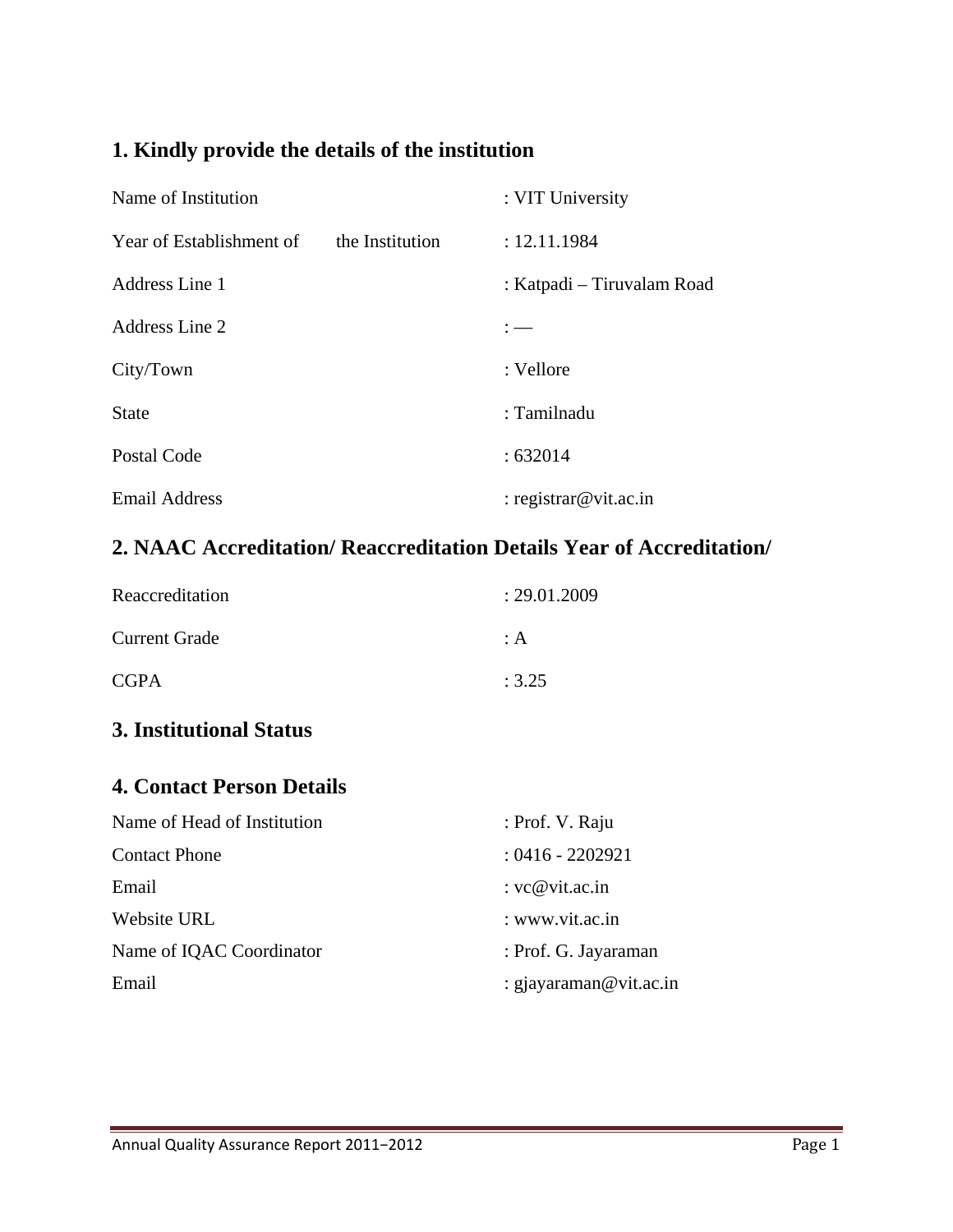#### **SECTION I**

This section is related to institutional goals, vision and mission, academic programmes and activities, strategies and action plans for institution building.

## **5. Number of academic programmes existing (Enter a number; 0 for nil)**

| Undergraduate (BA/B.Sc./B.Com etc.)                                                 | : 6  |
|-------------------------------------------------------------------------------------|------|
| Post Graduate (MA/M.Sc./M.Com etc.)                                                 | : 12 |
| Research Programmes (M.Phil/P.hD)                                                   | :4   |
| <b>Certificate Programmes</b>                                                       | : 0  |
| Professional                                                                        |      |
| Programmes (B.Tech/M.Tech/B.Ed/M.Ed/Medicine/Pharmacy/Paramedical/Nursing etc) : 34 |      |
| Other value added programmes                                                        | : 0  |
| Any other programme offered (Specify)                                               | : 0  |
| 6. Details on Programme Development (Enter a number; 0 for nil)                     |      |
| Now as creme as added during the year                                               | . E  |

| New programmes added during the year                                           | :5  |
|--------------------------------------------------------------------------------|-----|
| New programes designed                                                         | : 0 |
| Programes under revision                                                       | : 0 |
| Interdepartmental collaborative programmes                                     |     |
| Inter institutional collaborative programmes                                   | : 2 |
| committee recommendations implemented (Total)<br>Number of review              | :3  |
| Number of NAAC peer<br>team recommendations implemented                        | :3  |
| Number of UGC/any other expert committee recommendations implemented           | : 0 |
| Number of review committee recommendation under implementation                 | :4  |
| Number of NAAC peer team recommendations under implementation                  | :4  |
| Number of UGC/ any other expert committee recommendations under implementation | : 0 |
| 7. Faculty Details (Enter a number; 0 for nil)                                 |     |
| Total faculty strength required as per norms for all programmes                |     |

|                              | 1000 rue 010 j ou engun require o do per normo ror un programmeo |       |
|------------------------------|------------------------------------------------------------------|-------|
| Total faculty on rolls       |                                                                  | : 981 |
| Faculty added during the     | year                                                             | : 93  |
| Faculty positions vacant     |                                                                  |       |
| Faculty left during the year |                                                                  | :104  |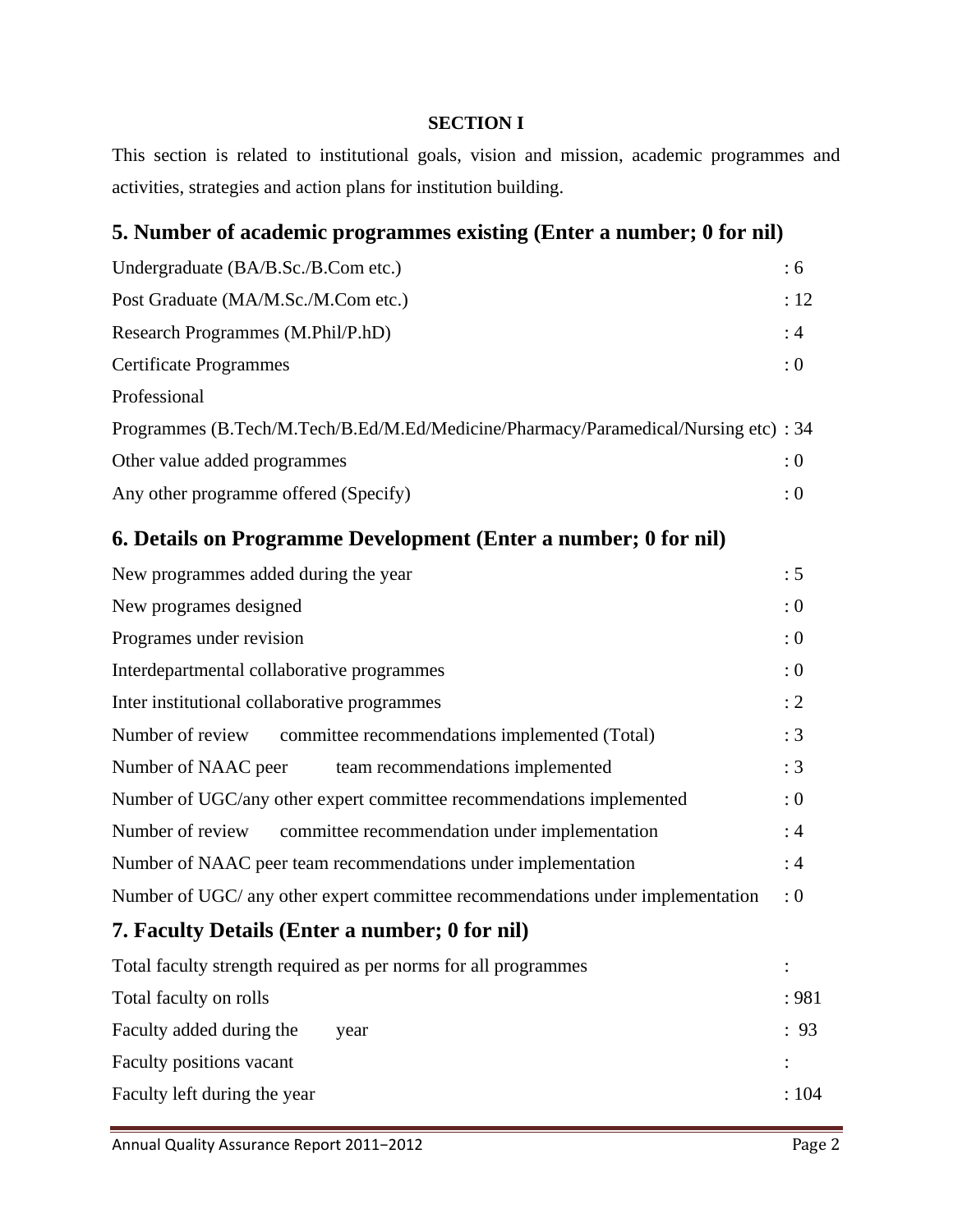| Total number of visiting                            | faculty                                                         |       |
|-----------------------------------------------------|-----------------------------------------------------------------|-------|
| Total number of guest faculty                       |                                                                 |       |
| <b>8. Qualification of Faculty</b>                  |                                                                 |       |
| PhD and Above                                       |                                                                 | : 331 |
| MPhil                                               |                                                                 | :81   |
| Masters Any other (Specify)                         |                                                                 | : 553 |
| 9. Faculty qualification improvement                |                                                                 |       |
| PhD awarded to existing faculty                     |                                                                 | : 43  |
| MPhil awarded to existing faculty                   |                                                                 | : 0   |
| Any other degree awarded to existing faculty        |                                                                 | : 0   |
|                                                     | 10. Administrative Staff Details (Enter a number; 0 for nil)    |       |
| Administrative staff (total sanctioned)             |                                                                 |       |
| Administrative staff (Actual strength)              |                                                                 | :786  |
| Added during the year of reporting                  |                                                                 | :49   |
| Left during the year                                |                                                                 | : 23  |
| Number of posts vacant                              |                                                                 |       |
|                                                     | 11. Technical Support Staff Details (Enter a number; 0 for nil) |       |
| Technical Support Staff (Total sanctioned strength) |                                                                 | :     |
| <b>Technical Support Staff (Actual strength)</b>    |                                                                 | :400  |
| Added during the year                               |                                                                 | : 94  |
| Left during the year                                |                                                                 | :48   |
| Number of posts vacant                              |                                                                 |       |

#### **SECTION II**

This section surveys the quality sustenance and development activities during the year taken up by IQAC.

It reflects quality management structure, strategies, and processes which would enhance academic quality of the institution as perceived by

faculty, students, alumni, and other stakeholders (social perception of the institution) inline with the vision, mission and goals of the institution.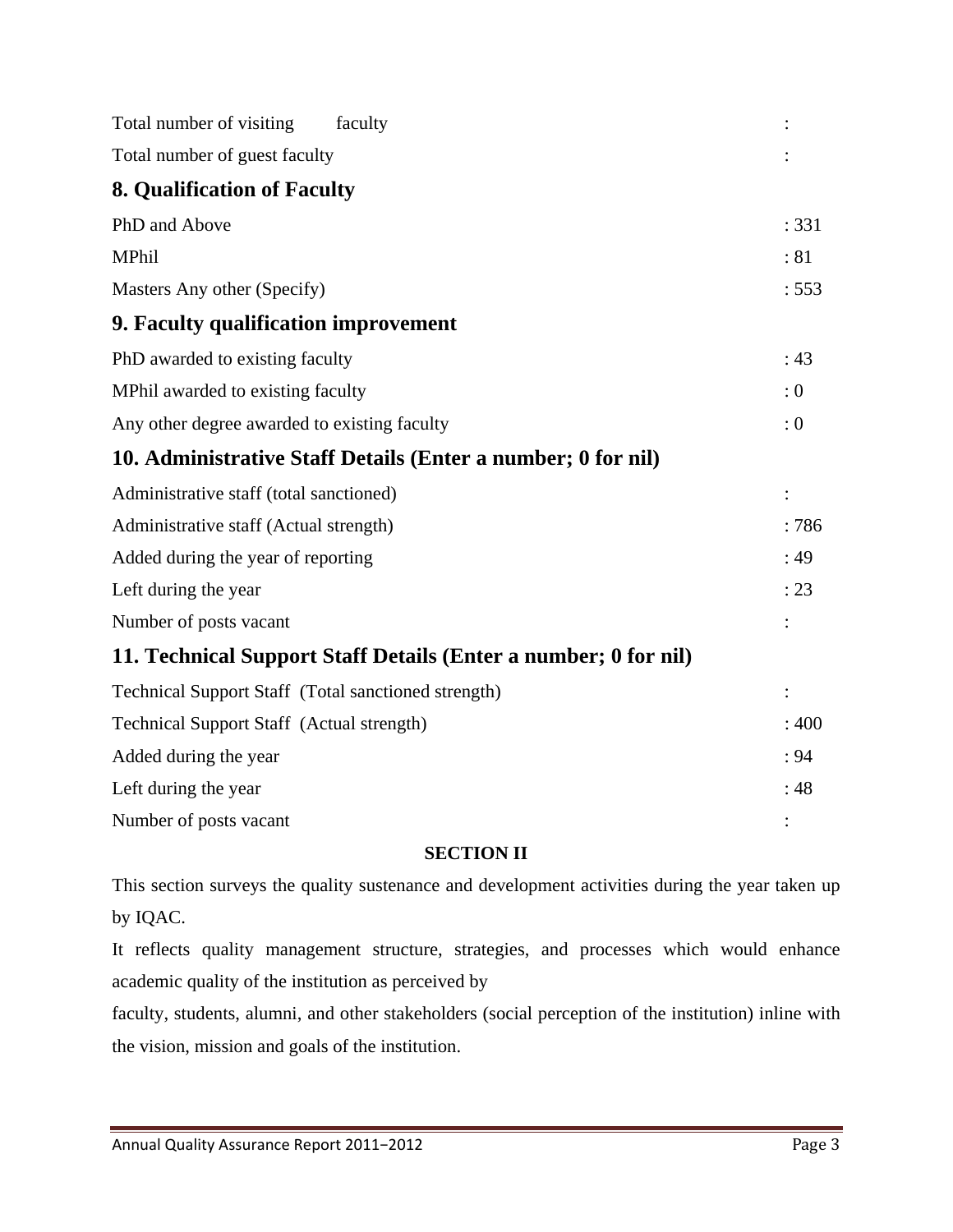## **12. Establishment details**

| Year of establishment of IQAC DD/MM/YYYY                                    |            |
|-----------------------------------------------------------------------------|------------|
| 09.03.2007                                                                  |            |
| 13. Composition of IQAC (Enter a number; 0 for nil)                         |            |
| Number of IQAC members                                                      | :12        |
| Number of Alumni in IQAC                                                    | : 0        |
| Number of Students in IQAC                                                  | : 2        |
| Number of Faculty in IQAC                                                   | : 2        |
| Number of Administrative Staff in IQAC                                      | : 3        |
| Number of Technical Staff in IQAC                                           | $\colon 0$ |
| Number of Management Representatives                                        | : 2        |
| Number of External experts in IQAC                                          | $\colon$ 1 |
| Number of any other stakeholder and community representatives               | : 0        |
| <b>14. IQAC Meetings</b>                                                    |            |
| Number of IQAC meetings held during the year                                | : 2        |
| 15. Whether Calendar of activities of IQAC formulated for the academic year |            |
| 1. Yes 2. No                                                                | : No       |
| 16. IQAC Plans for Development (Enter a number; 0 for nil)                  |            |
| Number of Academic programmes proposed                                      | : 0        |
| Number of value added programmes proposed                                   | : 0        |
| Number of skill oriented programmes proposed                                | : 0        |
| Number of faculty competency and development programmes proposed            | :10        |
| Number of other staff development programmes proposed                       | : 20       |
| Number of student mentoring programmes proposed                             | : 0        |
| Number of cocurricular activities proposed                                  | : 0        |
| Number of inter departmental cooperative schemes proposed                   | $\colon 0$ |
| Number of community extension programmes proposed                           | : 0        |
| Any other programmes proposed (Specify)                                     | : 0        |
|                                                                             |            |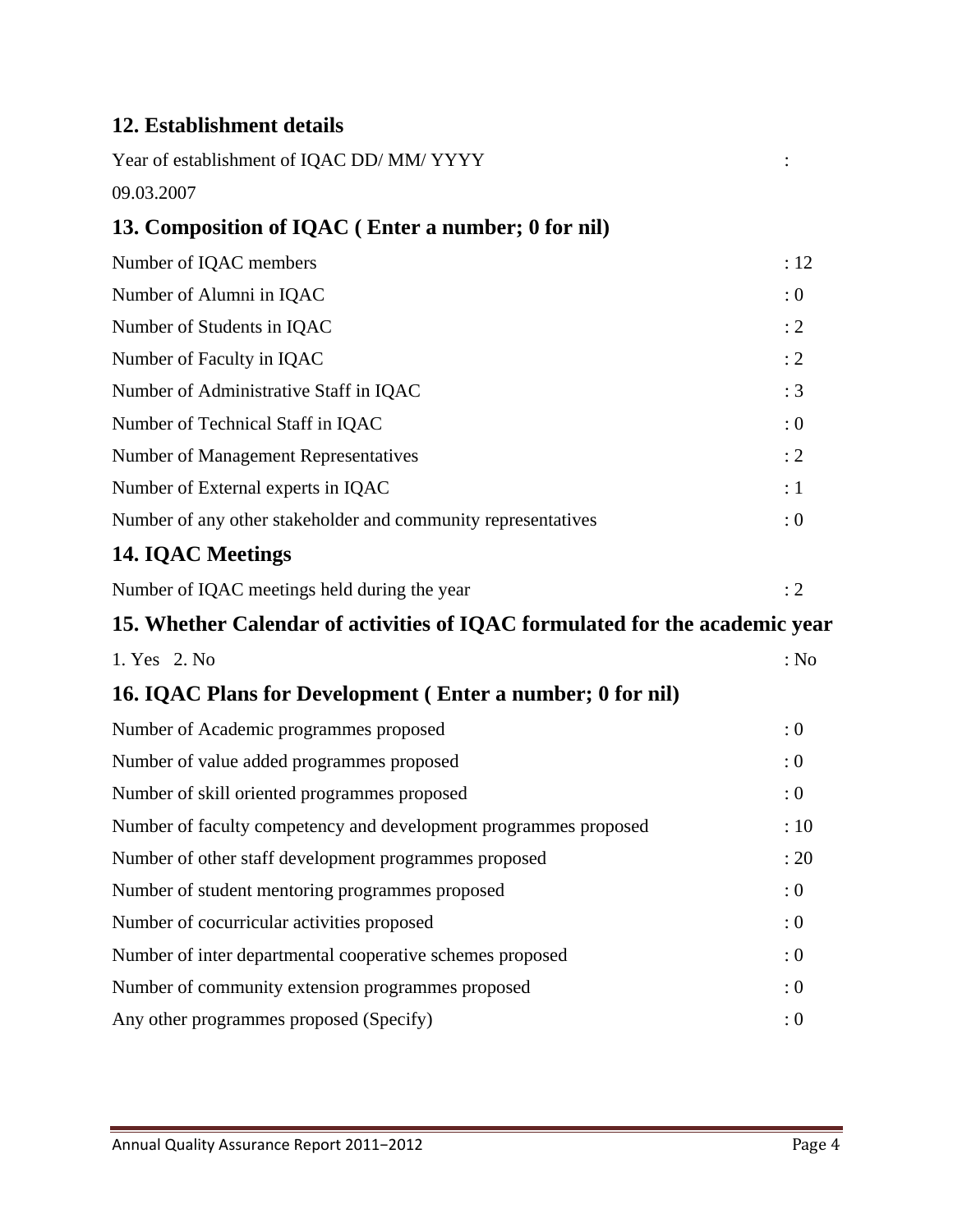## **17. IQAC Plans for development & Implementation (Enter a number; 0 for nil)**

| Number of academic programmes implemented                                                  | : 0        |
|--------------------------------------------------------------------------------------------|------------|
| Number of value added programmes implemented                                               | : 0        |
| Number of skill oriented programmes implemented                                            | : 0        |
| Number of faculty competency and development programmes implemented                        | :82        |
| Number of other staff development programmes implemented                                   | :45        |
| Number of student mentoring programmes implemented                                         | : 0        |
| Number of cocurricular activities implemented                                              | : 0        |
| Number of inter departmental cooperative programs implemented                              | : 0        |
| Number of community extension programmes implemented                                       | : 0        |
| Any other programmes suggested that are implemented (Specify)                              | : 0        |
| 18. IQAC Seminars and Conferences (Enter a number; 0 for nil)                              |            |
| Number of seminars/conferences/workshops organized by IQAC within the institution          | : 0        |
| Number of participants from the institution                                                | : 0        |
| Number of particpants from outside                                                         | : 0        |
| Number of external experts invited                                                         | : 0        |
| Number of external conferences/seminars/ workshops on institutional quality attended       | $\colon$ 1 |
| Number of events conducted with IQACs of other institutions as collobrative programes      | : 0        |
| 19. Did IQAC receive any funding from UGC during the year?                                 |            |
| 1. Yes 2. No                                                                               | : No       |
| 20. If the response to Qn. 18 is Yes, please provide the amount received from UGC (Input 0 |            |
| if NA/NIL) Any other source including internal financial support from the management       |            |
| (Specify amount)                                                                           |            |
| <b>Amount Received from</b>                                                                | : 0        |
| <b>UGC</b>                                                                                 |            |
| Amount Received from any other source including the college management                     | : 0        |
| 21. Any significant contribution made by IQAC on quality enhancement during current        |            |
| year (Please provide details in bullet format)                                             |            |
| 2011-2012: Implementation of PBL and RBL course.                                           |            |
| 2012 -2013: Increase in the research output, as publication in journals peer reviewed      |            |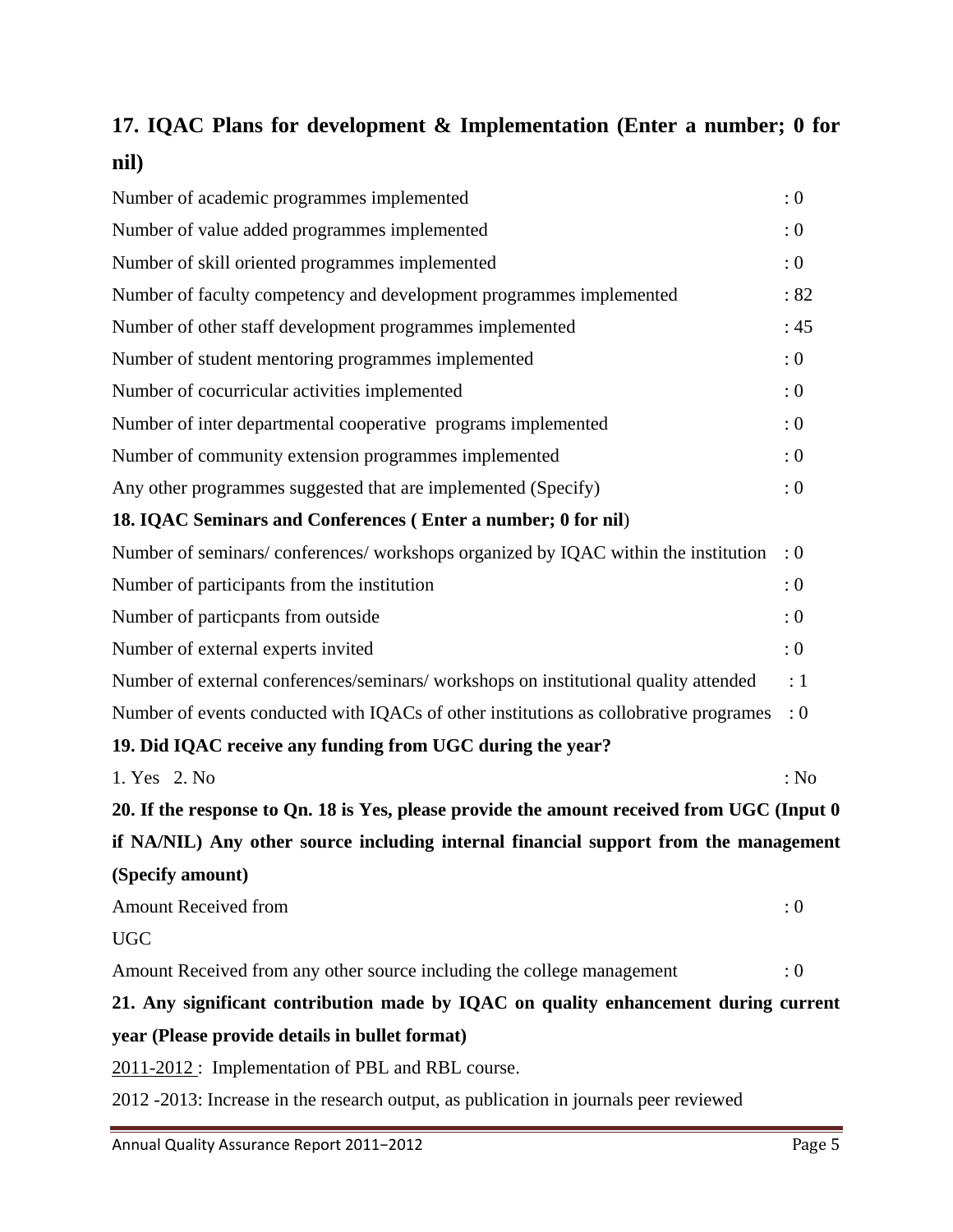#### **SECTION III**

In this section the events, activities, and outputs in the field of research and academic areas are being surveyed.

#### **22. Academic Programmes**

| Number of new academic programes developed or designed by faculty     | : 0   |
|-----------------------------------------------------------------------|-------|
| Number of faculty members                                             |       |
| involved in curriculam restructuring/revision/syllabus development    | : 143 |
| Number of programes in which evaluation process reformation taken     | : 0   |
| up and implemented                                                    |       |
| Number of active teaching days during the current academic year       | : 146 |
| Average percentage of attendance of students                          | :96   |
| Percentage of classes engaged by guest faculty and temporary teachers | : 0   |
| Number of self financed<br>programmes offered                         | :56   |
| Number of aided programmes offered                                    | : 0   |
| Number of programmes Discontinued during the year                     | : 0   |
| 23. Whether any systematic student feedback mechanism is in place?    |       |
| 1. Yes 2. No                                                          | : Yes |
| 24. Feedback Details (If answer to Question 20 is Yes)                |       |
| Percentage of courses where student feedback is taken                 | :100% |
| 25. Is feedback for improvement provided to the faculty?              |       |
| 1. Yes 2. No                                                          | : Yes |
| 26. Faculty Research, Projects, and Publication details for the year  |       |
| Number of major research projects undertaken during the year          | :37   |
| Number of minor research projects undertaken during the year          | : 0   |
| Number of major ongoing projects                                      | :50   |
| Number of minor ongoing projects                                      | :1    |
| Number of major projects completed                                    | : 12  |
| Number of minor projects completed                                    | :7    |
| Number of major project proposals submitted for external funding      | : 72  |
| Number of minor project proposals submitted for external funding      | : 9   |
| Number of research publications in peer reviewed journals             | :877  |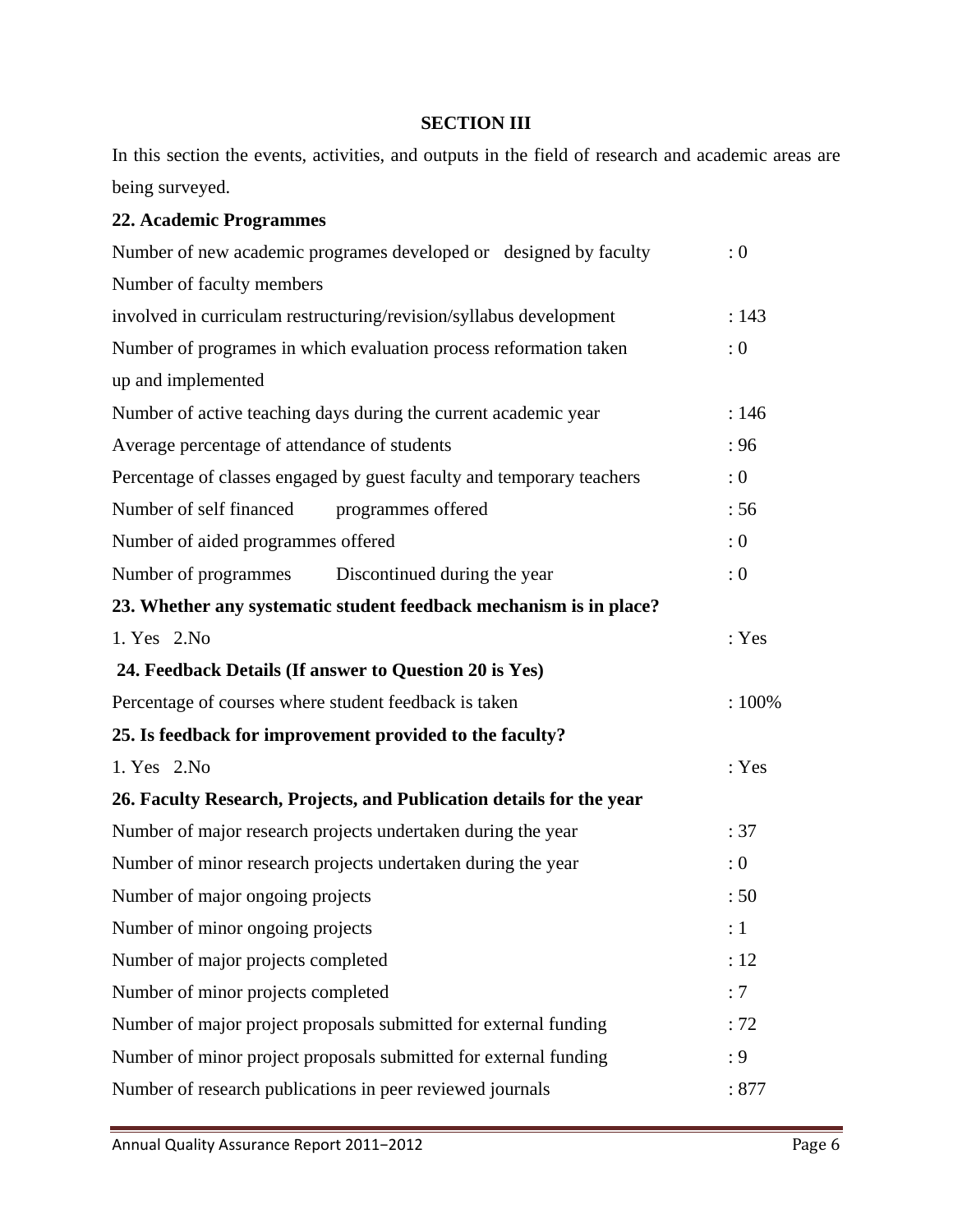| Number of research publications in international peer reviewed journals                 | :662        |
|-----------------------------------------------------------------------------------------|-------------|
| Number of research publications in national peer reviewed journals                      | : 214       |
| Number of research papers                                                               |             |
| accepted for publication in international peer reviewed journals                        |             |
| Number of research papers accepted for publication in national peer                     |             |
| reviewed journals                                                                       |             |
| Average of impact factor of publications reported                                       | : 0.671     |
| Number of books published                                                               | : 20        |
| Number of edited books published                                                        | : 9         |
| Number of books (single authored) published                                             | : 9         |
| Number of books (coauthored) published                                                  | : 12        |
| Numbers of conferences attended by faculty                                              | :647        |
| Number of international conferences attended                                            | : 396       |
| Number of national conferences attended                                                 | : 251       |
| Number of papers presented in conferences                                               | : 556       |
| Number of papers presented in international conferences                                 | :422        |
| Number of papers presented in national conferences                                      | : 133       |
| Number of conferences organized by the institution                                      | :42         |
| Number of faculty acted as experts resource persons                                     | : 101       |
| Number of faculty acted as experts resource persons international                       |             |
| Number of faculty acted as experts resource personsnational                             |             |
| Number of collaborations with international institutions                                | : 21        |
| Number of collaborations with national institutions                                     | : 23        |
| Number of linkages created during the year                                              | : 27        |
| Total budget for research for current year as a percentage of total institution         |             |
| budget                                                                                  | : 210       |
| Amount of external research funding received in the year                                | : 83,79,000 |
| Number of patents received in the year                                                  | : 2         |
| Number of patents applied for in the year                                               | : 7         |
| Number of research awards/                                                              |             |
| recognitions received by faculty and research fellows of the institute in the year : 22 |             |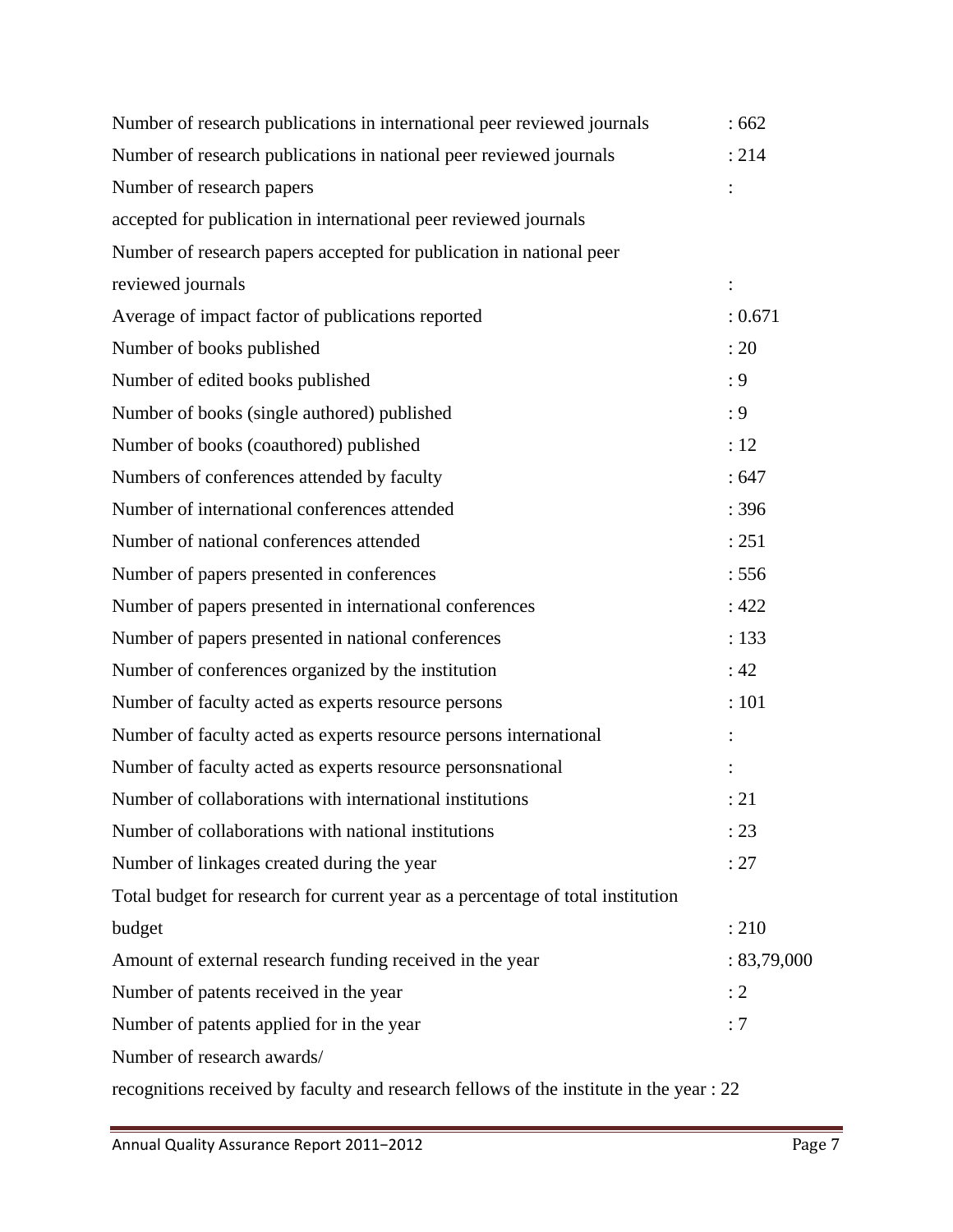| Number of PhDs awarded during the year                                        | $\div 75$ |
|-------------------------------------------------------------------------------|-----------|
| Percentage of faculty members invited as                                      |           |
| external experts/resource persons/reviewers/referees or any other significant |           |
| research activities                                                           | : 15.29   |

#### **SECTION IV**

This section deals with Student Mentoring and Support System existing in the institution. This includes student activities, mentoring, and opportunities for development and inclusive practices.

| <b>27. Student Details and Support Mechanisms</b>                                   |                |  |  |
|-------------------------------------------------------------------------------------|----------------|--|--|
| The total intake of students for various courses (Sanctioned)                       | :5930          |  |  |
| Actual enrollment during the year                                                   | :5048          |  |  |
| Student dropout percentage during the year                                          | $: 4.5\%$      |  |  |
| Success percentage in the final examination across the courses                      | : 82.0         |  |  |
|                                                                                     |                |  |  |
| Number of academic distinctions in the final examination and percentage             | : 3575 / 21.7% |  |  |
| Number of students who<br>got admitted to institutions of national importance       | :76            |  |  |
| Number of students admitted to institutions abroad                                  | : 260          |  |  |
| Number of students qualified in UGC NET/ SET                                        | :56            |  |  |
| Number of students qualified GATE/CAT/ other examination(Specify)                   | : 513          |  |  |
| 28. Does student support mechanism exist for coaching for competitive examinations? |                |  |  |
| 1. Yes 2. No                                                                        | : Yes          |  |  |
|                                                                                     |                |  |  |
| 29. Student participation, if response is yes to Qn. 27                             |                |  |  |
| Number of students participated                                                     | :624           |  |  |
|                                                                                     |                |  |  |
| 30. Does student counselling and guidance service exist?                            |                |  |  |
| 1. Yes 2. No                                                                        | : Yes          |  |  |
| 31. Student participation, if answer to Qn. 29 is yes                               |                |  |  |
| Number of students participated                                                     | : 1110         |  |  |
| <b>32. Career Guidance</b>                                                          |                |  |  |
| Number of career guidance programmes organized                                      | : 0            |  |  |
|                                                                                     |                |  |  |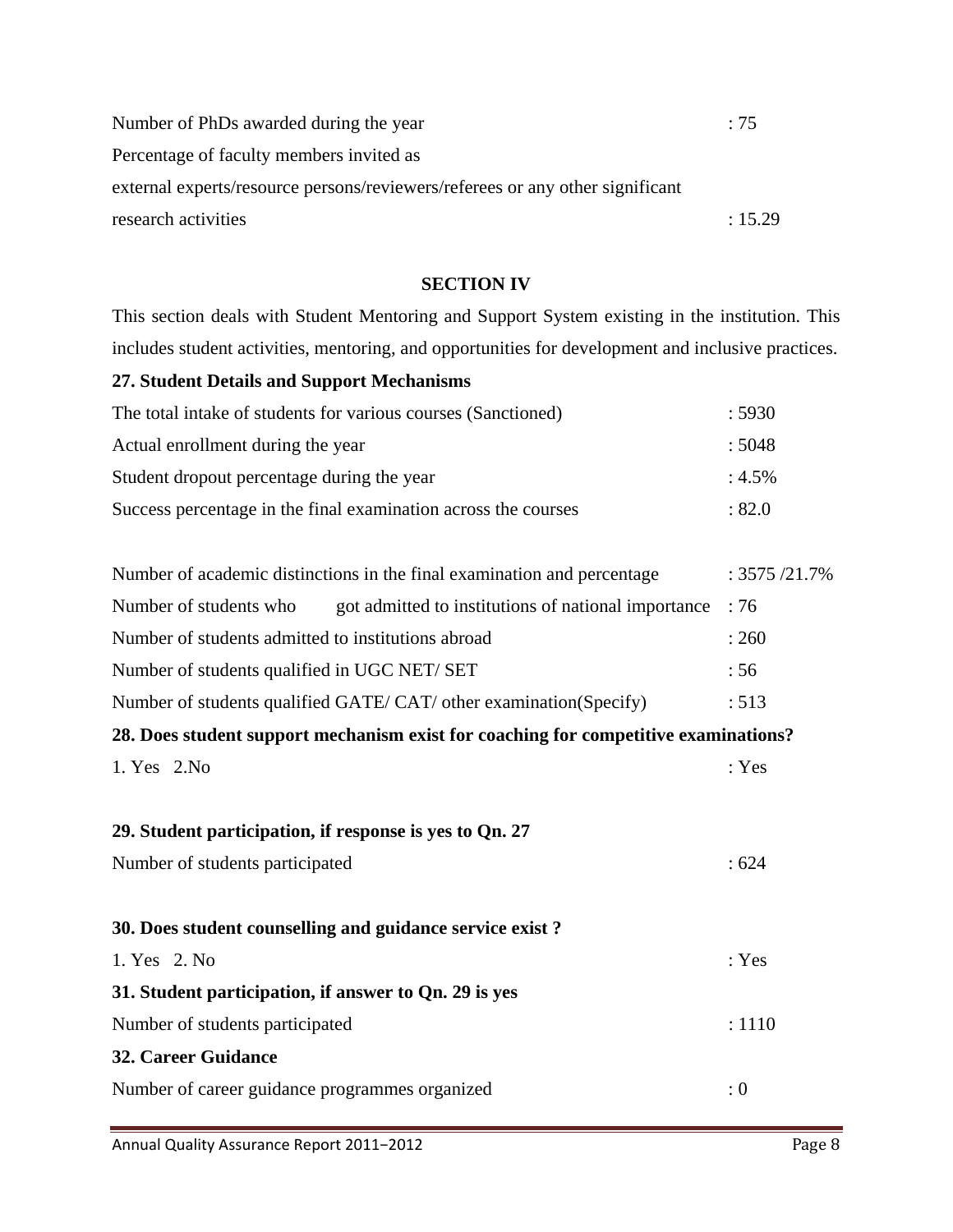| Percentage of students participated in career guidance programmes             | : 0    |
|-------------------------------------------------------------------------------|--------|
| 33. Is there provision for campus placement?                                  |        |
| 1. Yes 2. No                                                                  | : Yes  |
| 34. If yes to Qn. 32                                                          |        |
| Number of students participated in campus selection programmes                | : 2500 |
| Number of students selected for placement during the year                     | : 2347 |
| 35. Does gender sensitization program exist?                                  |        |
| 1. Yes 2. No                                                                  | : No   |
| 36. If Answer is Yes to Qn 34                                                 |        |
| Number of programmes<br>Organized                                             |        |
| 37. Student activities                                                        |        |
| Number of students Participated in external Cultural events                   | : 1505 |
| Number of prizes won by Students in external cultural Events                  | : 25   |
| Number of cultural events Conducted by the institute For the students         | : 110  |
| Number of students Participated in International sports and Games events      | :1     |
| Number of students Participated in national Level sports and games Events     | : 412  |
| Number of students Participated in state level Sports and games events        | : 338  |
| Number of students Participated in university Level sports and games Events   | : 62   |
| Number of prizes won by Students in international Sports and games events     | :0     |
| Number of prizes won by Students in national level Sports and games events    | : 256  |
| Number of prizes won by Students in state level Sports and games events       | : 209  |
| Number of prizes won by Students in university level Sports and games events  | :4     |
| Number of sports and Games events conducted By the institute for the Students | : 177  |
| 38. Composition of students                                                   |        |
| Percentage of Scheduled<br>Caste                                              | : 0    |
| Percentage of Scheduled<br>Tribe                                              | : 0    |
| Percentage of other Backward communities                                      | : 0    |
| Percentage of women Students                                                  | : 28   |
| Percentage of physically Challenged                                           | : 0    |
| Percentage of rural Students                                                  | : 0    |
| Percentage of urban Student<br>: 0                                            |        |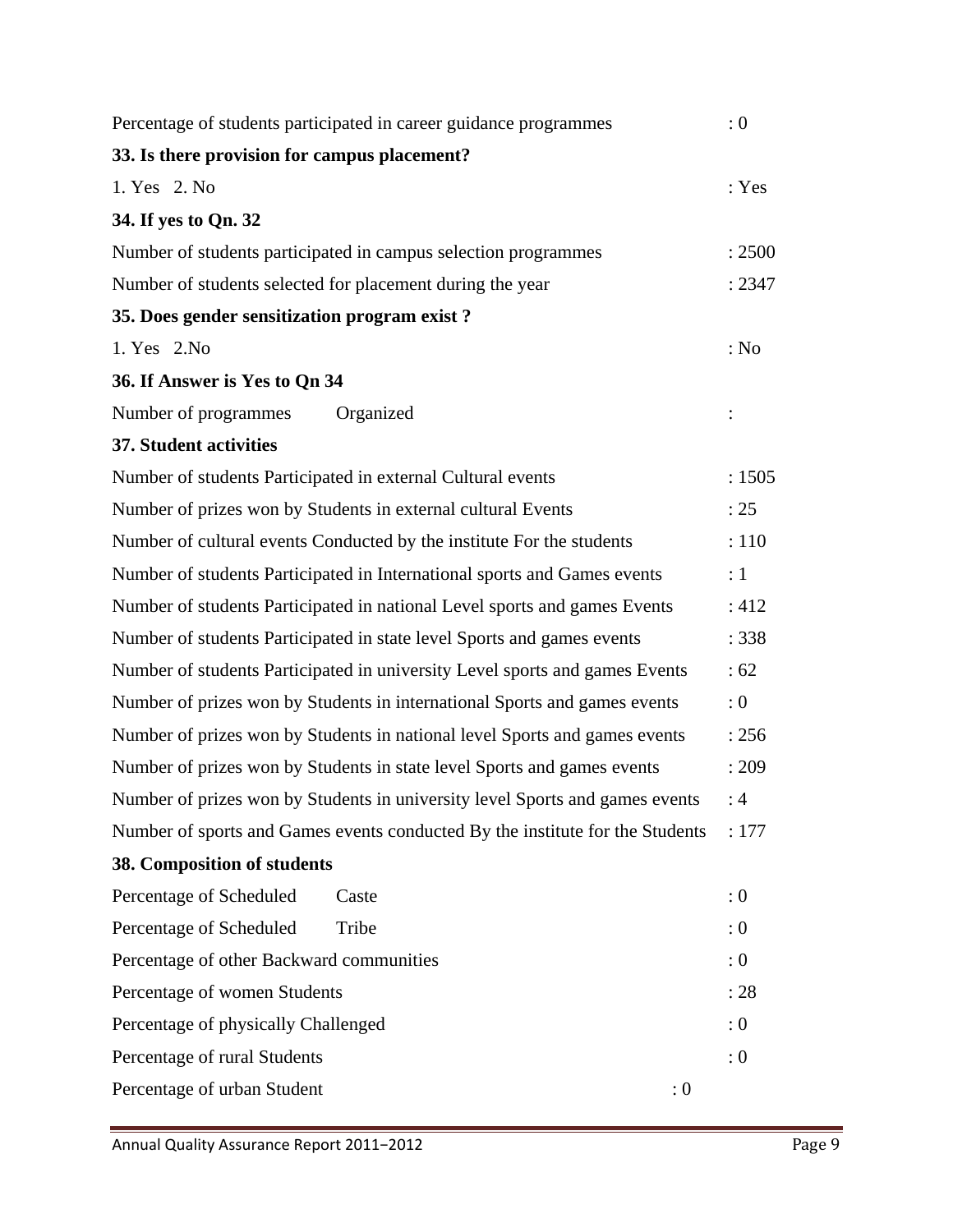#### **39. Scholarships and Financial Support**

| Number of students Availing financial support From the institution | :63              |
|--------------------------------------------------------------------|------------------|
| Amount disbursed as Financial support from the Institution         | : 2, 47, 44, 000 |
| Number of students Awarded scholarship from the institution        | : 1529           |
| Number of students Received notable National/international         |                  |
| achievements/recognition                                           | : 1, 79, 79, 000 |
| <b>40. Student initiatives</b>                                     |                  |
| Number of community upliftment programmes initiated by students    | :4               |
| Number of literary programmes initiated by Students                | :4               |
| Number of social action                                            |                  |
| Initiatives based on Science / environment Initiated by students   | $\div 3$         |
| Number of student research Initiatives                             |                  |

#### **SECTION V**

This section surveys the Governance and Innovation at the institution related to quality management. The educational management Strategies adopted and in practice for achieving the objectives are focused.

| 41. Whether perspective plan for overall developmental activities is created?             |       |
|-------------------------------------------------------------------------------------------|-------|
| 1. Yes 2. No                                                                              | : Yes |
| 42. If the answer for Qn. 41 is Yes, is the plan implemented and monitored?               |       |
| 1. Yes 2. No                                                                              | : Yes |
| 43. Whether benchmarking is created for institutional quality management efforts?         |       |
| 1. Yes 2. No                                                                              | : No  |
| 44. If the answer to Question 43 is Yes, please list the benchmarking in various areas of |       |
| development in bullet format                                                              |       |
|                                                                                           |       |

**45. Is a Management Information System (MIS) in place ?**   $1. Yes$   $2.No$  : Yes

Annual Quality Assurance Report 2011-2012 Page 10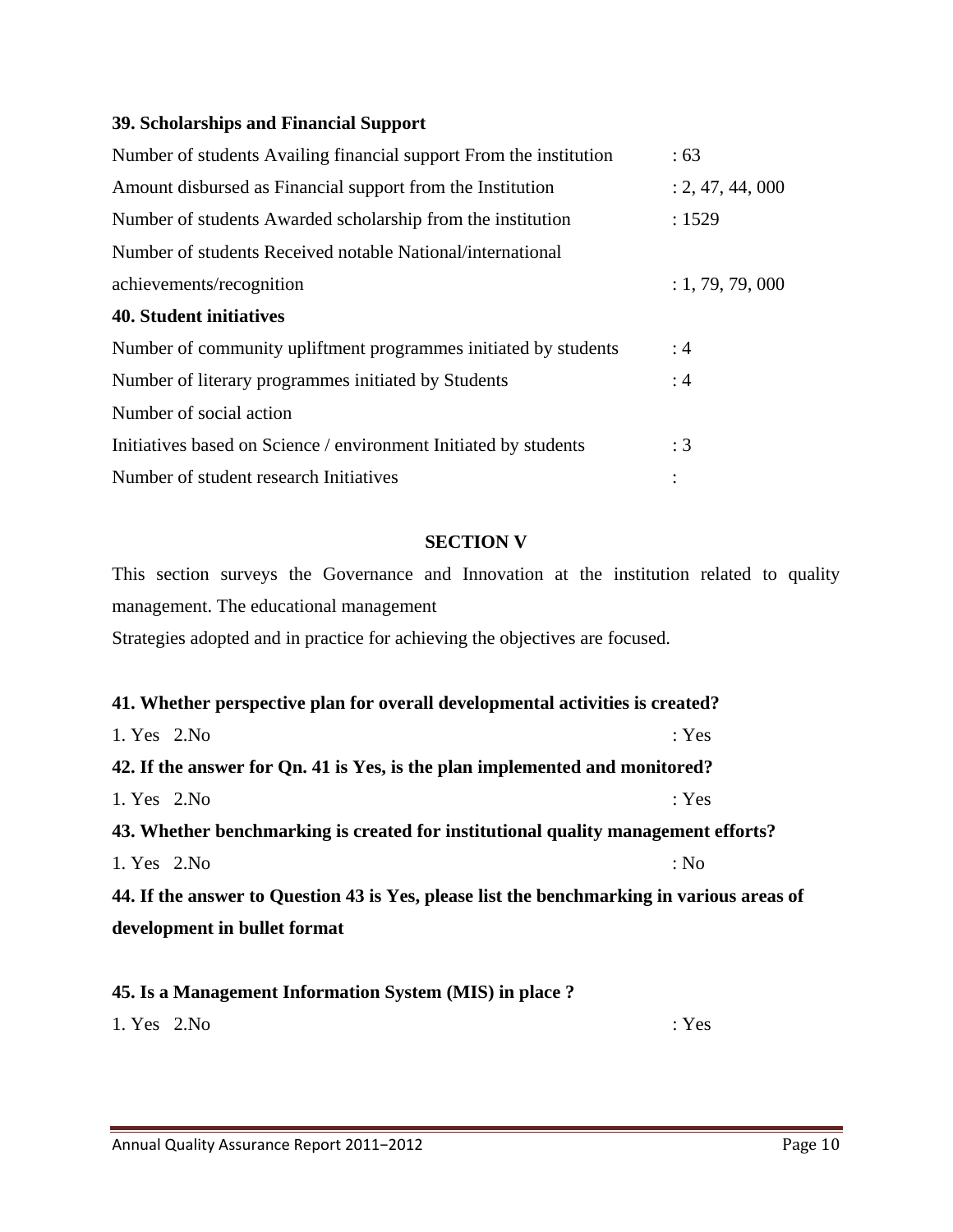#### **46. If answer to question 44 is Yes, please provide details of MIS applied to**

**1. Administrative procedures including finance :** Maintaining in Human Resources Department personal information & academic series and circulars

**2. Student admission :** Application, processing, councelling to admission student profile

**3. Student records :** Student information, academic record, scholarships and related information.

**4. Evaluation and examination procedures :** Scheduling of examination, upload of mark entry and announcement of results

**5. Research administration :** Record of scholars

**6. Others** 

#### **(enter the respective details corresponding to the serial numbers)**

**47. Existence of learning resource management** 

| edatabase in library                  | : Yes |
|---------------------------------------|-------|
| ICT and smartclass room               | : Yes |
| elearning sources (eBooks, eJournals) | : Yes |
| Production of teaching modules        | : Yes |
| Interactive learning facilities       | : No  |

#### **48. Internal resource mobilization : Kindly provide the amount contributed**

| Research                                                           | : 83.79               |  |
|--------------------------------------------------------------------|-----------------------|--|
| Consultancy and training                                           | : —                   |  |
| Student contribution                                               | : 22985               |  |
| Alumni contribution                                                | $\mathrel{\mathop:}=$ |  |
| Well-wishers                                                       | $:$ $-$               |  |
| 49. Infrastructure and welfare spending: Please specify the amount |                       |  |
| Amount spent for infrastructure development                        | : 4363.64             |  |
| Amount spent for student welfare                                   | : 88,600              |  |
| Amount spent for staff welfare                                     | : 98 lakhs            |  |
| 50. Is delegation of authority practiced                           |                       |  |
| 1. Yes 2. No                                                       | : Yes                 |  |
| 51. Does grievance redressal cell exist?                           |                       |  |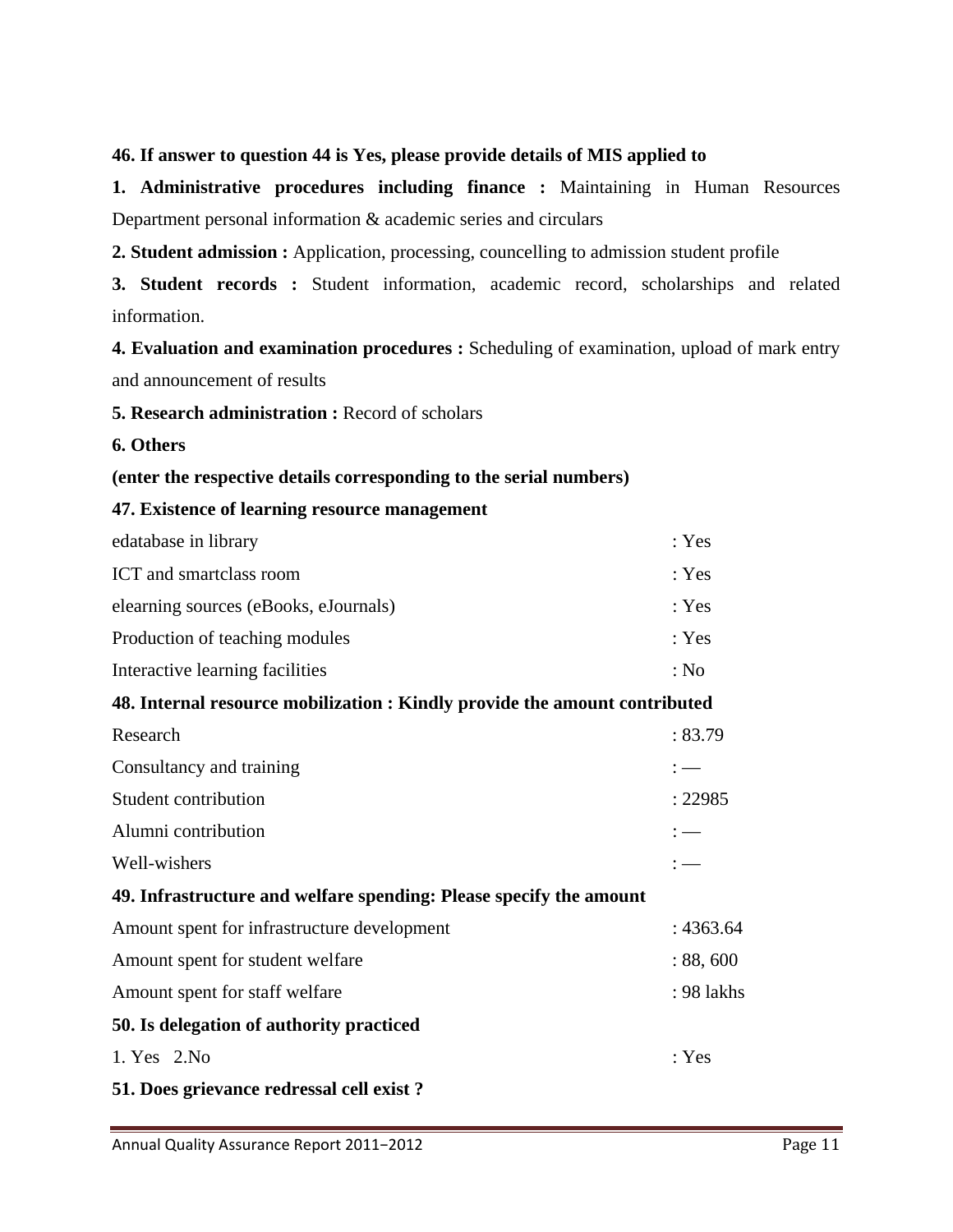| Faculty                                                                                  | : No       |
|------------------------------------------------------------------------------------------|------------|
| <b>Students</b>                                                                          | : Yes      |
| Staff                                                                                    | : No       |
| 52. Grievances received from faculty and resolved (Enter a number; 0 for nil)            |            |
| Number of grievances received                                                            | : 0        |
| Number of grievances resolved                                                            | : 0        |
| 53. Number of grievances received from students and resolved (Enter a number; 0 for nil) |            |
| Number of grievances Received                                                            | : 100      |
| Number of grievances Resolved                                                            | : 100      |
| 54. Number of grievances received from other staff members and resolved (Enter a         |            |
| number; 0 for nil)                                                                       |            |
| Number of grievances Received                                                            | : 0        |
| Number of grievances Resolved                                                            | : 0        |
| 55. Has the institution conducted any SWOT analysis during the year?                     |            |
| 1. Yes 2. No                                                                             | : Yes      |
| 56. The SWOT analysis was done by internal or by external agency                         |            |
| 1. Internal<br>2. External                                                               | : Internal |
| 57. Kindly provide three identified strengths from SWOT Analysis (in bullet format)      |            |
| 1. Continuous improvement in quality.                                                    |            |
| 2. Competent faculty.                                                                    |            |
| 3. Broader outreach programmed and Social responsibility.                                |            |
| 58. Kindly provide three identified weaknesses from the SWOT analysis (in bullet         |            |
| Format)                                                                                  |            |
| 1. Non-availability of adequate financial support from the government                    |            |
| 2. Industry-institute interaction not to the expected level                              |            |
| 4. Inadequate patentable research output                                                 |            |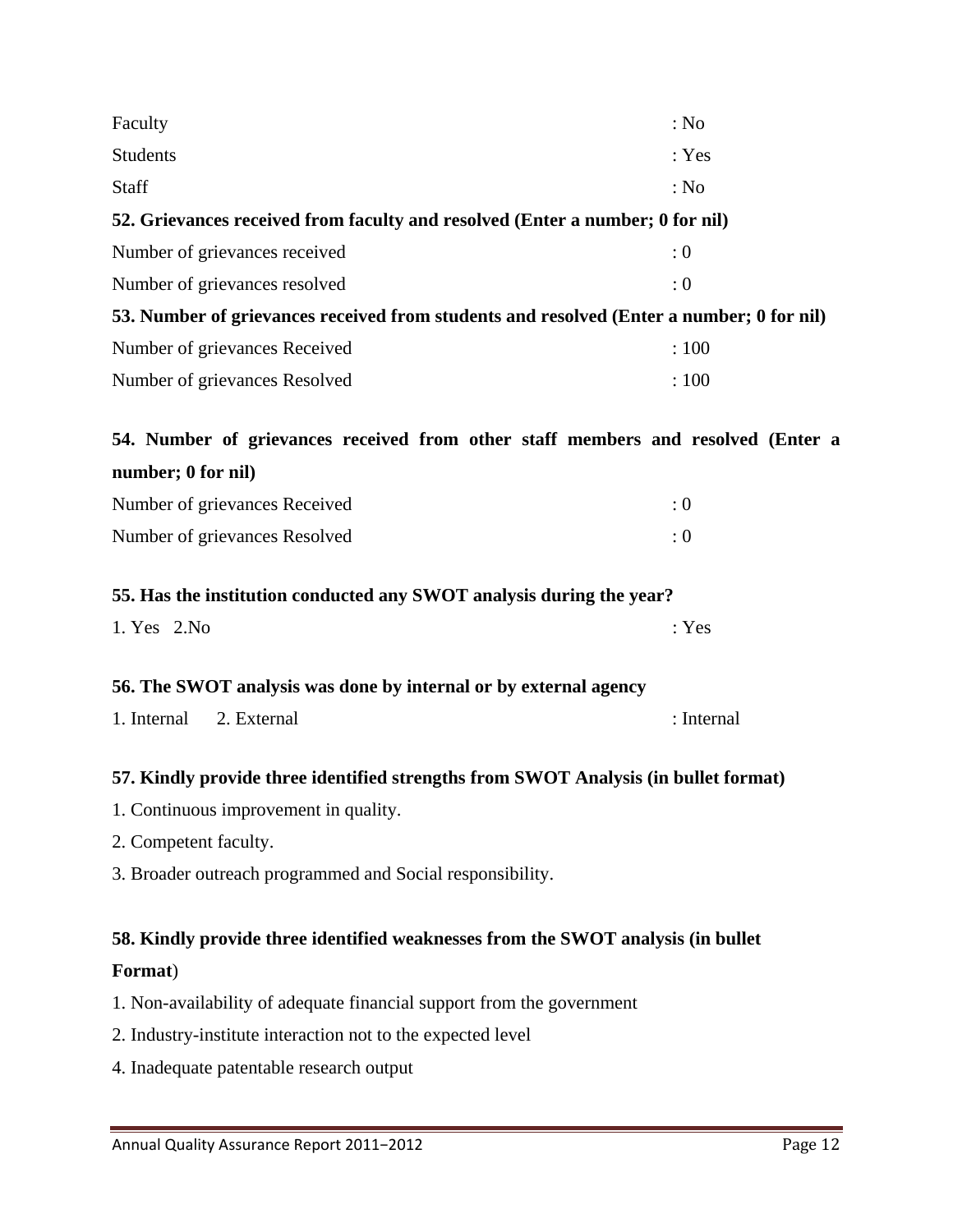#### **59. Kindly provide two opportunities identified from the SWOT analysis (in bullet format)**

- 1. To be on-par with international standards in teaching learning
- 2. To establish more research centers

#### **60. Kindly provide two identified challenges/threats from SWOT analysis (in bullet Format)**

- 1. Development of faculty
- 2. Catering to the needs of diverse group of students

#### **61. Identify any significant progress made by the institution towards achieving the**

#### **Goals and objectives during the year (list below in bullet format)**

- 1. No. of publication in scoops-index journals
- 2. Record placement of students 3934 (2012-2013)
- 3. Creation of new research center. (2012-2103)

## **62. How do you perceive the role of NAAC in the quality development of your institution**

#### **(Suggestions in bullet format to be given below)**

1. Improvement inequality cousiounes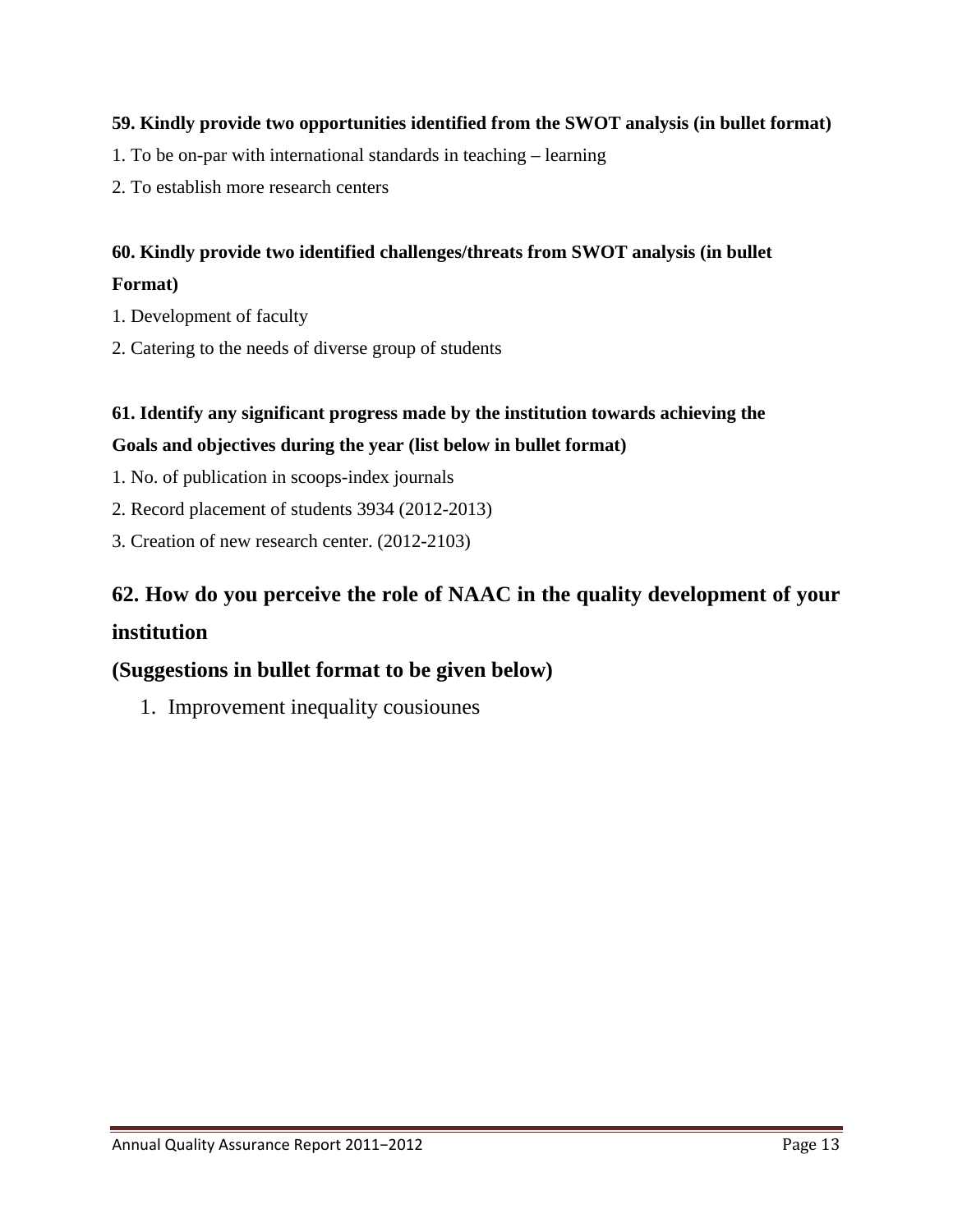#### ONCLUDING REMARKS

This exercise is intended to make a self analysis of the quality development of the institution during the year. The perspective plan and implementation for every year is to be documented and analysed to get a cumulative index for the period of accreditation and reaccreditation. Any substantial changes / initiative in this direction is to be separately listed. The best practices in various areas can be listed as a separate annexure. The data will be used to create a quality profile based on the total score index arrived at and this would help to map the institutions' strengths and areas of improvement.

NAAC will provide feedback and a quality profile based on analysis of your inputs if you desire so.

Thank you for your participation.